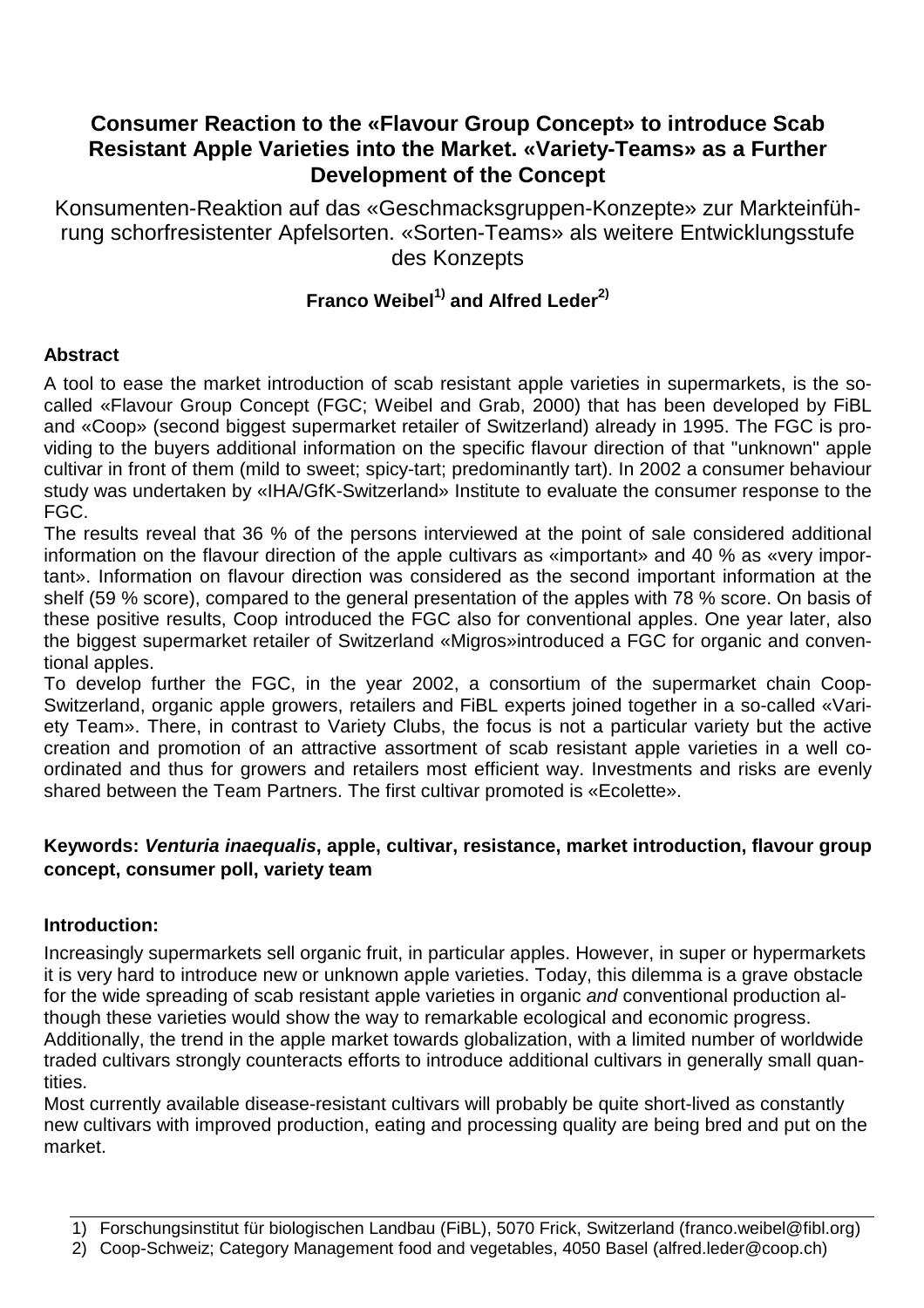In order to utilize the advantages of disease-resistant cultivars despite these difficult conditions prevailing in the marketplace, new marketing concepts have to be devised for them. A tool to improve the market introduction of scab resistant apple varieties in supermarkets, is the so-called «Flavour Group Concept» (FGC;Weibel and Grab, 2000) that has been developed in Switzerland by FiBL and «Coop» already in 1995 (Coop is the second biggest super market chain in Switzerland). Beside information on the variety name the FGC is providing to the consumers additional information on the flavour direction of the fruit in three main groups: (i) mild to sweet; (ii) spicy-tart; (iii) predominantly tart).

A first evaluation of the practical success of the FGC on the level of the retail (purchase and selling side) was carried out in 2000 and revealed very positive results (Weibel and Grab, 2000). However, there the consumers in the shops were not involved. To seal this information gap, in October 2002 a consumer behaviour study was undertaken by «IHA/GfK-Switzerland» Institute to evaluate the consumers' reaction to the FGC.

| <b>Client:</b>              | Coop Switzerland, Marketing Research Department                                                                                                                                                                                                                                                                                                                                                                                                                                                                                                                                                                                                                                                                                                |                                   |                                       |  |  |  |
|-----------------------------|------------------------------------------------------------------------------------------------------------------------------------------------------------------------------------------------------------------------------------------------------------------------------------------------------------------------------------------------------------------------------------------------------------------------------------------------------------------------------------------------------------------------------------------------------------------------------------------------------------------------------------------------------------------------------------------------------------------------------------------------|-----------------------------------|---------------------------------------|--|--|--|
| <b>Institutes:</b>          | «IKH/GfK-Switherland» Institute, CH-Hergiswil, a specialized Institute for con-<br>sumer polls and market studies.                                                                                                                                                                                                                                                                                                                                                                                                                                                                                                                                                                                                                             |                                   |                                       |  |  |  |
| <b>Location, Date:</b>      | The studies were carried out in the IKH/GfK Test Studio at Luzern (Switzerland)<br>during October 14-17 2002.                                                                                                                                                                                                                                                                                                                                                                                                                                                                                                                                                                                                                                  |                                   |                                       |  |  |  |
| Method:                     | In the shopping mail of Lucern City, IKH/GfH staff asked persons whether they<br>would like to participate at a marketing test and interview. In the test studio these<br>persons could look for two minutes at a shelf for apple selling showing the FGC as<br>it is in the Coop shops (variety name, flavour group, origin of production, no indica-<br>tions of prices). Apples of the 3 flavour groups were presented according to the<br>FGC consumer information layout. The varieties were: Gala for sweet to mild, EI-<br>star for spicy-tart, Boskoop for predominantly tart. The apples were presented<br>attractively and unwrapped in a 1-layer fruit bin. The method was discussed and<br>optimized with FiBL experts previously. |                                   |                                       |  |  |  |
| <b>Interviewed persons:</b> | Household keeping persons between 20 to 60 years, responsible for the shopping<br>of the household. They buy and consume apples at least once per month from a<br>supermarket (Coop or Migros).                                                                                                                                                                                                                                                                                                                                                                                                                                                                                                                                                |                                   |                                       |  |  |  |
| Sampling:                   | 120 interviews were carried out and quoated by age, sex, profession and size of<br>household.                                                                                                                                                                                                                                                                                                                                                                                                                                                                                                                                                                                                                                                  |                                   |                                       |  |  |  |
|                             | Sex:                                                                                                                                                                                                                                                                                                                                                                                                                                                                                                                                                                                                                                                                                                                                           | male 20 % (24);                   | women 80 % (96)                       |  |  |  |
|                             | Age:                                                                                                                                                                                                                                                                                                                                                                                                                                                                                                                                                                                                                                                                                                                                           | 20-35 y 50 % (60);                | 36-60 y 50 % (50)                     |  |  |  |
|                             | On a job:                                                                                                                                                                                                                                                                                                                                                                                                                                                                                                                                                                                                                                                                                                                                      | yes 51 % (61);                    | no 59 % (59)                          |  |  |  |
|                             | Household:                                                                                                                                                                                                                                                                                                                                                                                                                                                                                                                                                                                                                                                                                                                                     | 1-2 persons 51 % (61);            | ≥ 3 persons 49 % (59)                 |  |  |  |
|                             | Shopping:                                                                                                                                                                                                                                                                                                                                                                                                                                                                                                                                                                                                                                                                                                                                      | frequent 35 % (42);               | medium 65 % (78)                      |  |  |  |
|                             |                                                                                                                                                                                                                                                                                                                                                                                                                                                                                                                                                                                                                                                                                                                                                | Apple buying: frequent 72 % (86); | medium 28 % (34)                      |  |  |  |
|                             | Preference:                                                                                                                                                                                                                                                                                                                                                                                                                                                                                                                                                                                                                                                                                                                                    | Coop 35 % (42);                   | Migros 58 % (70);<br>others $7\%$ (8) |  |  |  |
|                             | Organic prod.: very important 25 %; not decisive 60 %; not important 15 %                                                                                                                                                                                                                                                                                                                                                                                                                                                                                                                                                                                                                                                                      |                                   |                                       |  |  |  |
| <b>Questionnaire:</b>       | Fully structured, mean time per interview: 20 minutes.                                                                                                                                                                                                                                                                                                                                                                                                                                                                                                                                                                                                                                                                                         |                                   |                                       |  |  |  |
| <b>Statistical Analysis</b> | With SPSS-Quantum including the breaks sex, age, size of household, profession,<br>frequency of fruit buying, preferred super marked.                                                                                                                                                                                                                                                                                                                                                                                                                                                                                                                                                                                                          |                                   |                                       |  |  |  |

#### **Material and Methods:**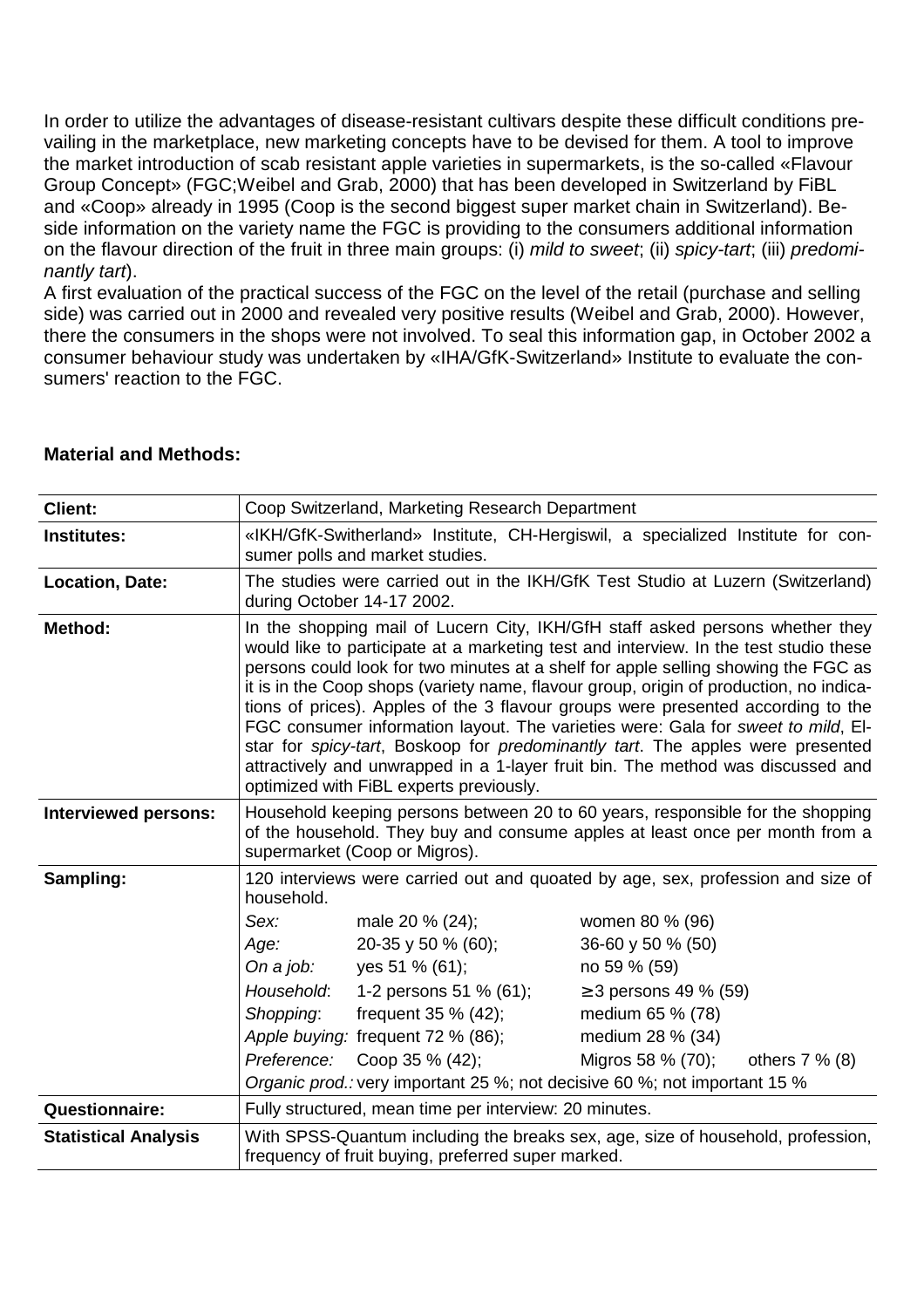#### **Results and Discussion**

Table 1 shows some questions asked to the test persons and the percentage of their answers. With 68 % yes the recognition of the FGC in the shops is surprisingly good. The recognition at the test shelf was quite good with 74 % of the persons saying that they have recognized it clearly or even intensively. Although the information text on the label is reduced to a minimum the test persons did not read it very carefully. This result underlines the importance that the label and the package of the different flavour groups is consequently in the layout of different colours; thus that the consumer is guided by text and colours. In question 10 (data not shown) people 49 % of the people said that they can remember that different varieties were went along with different colours of the labels. About half of these persons could correctly say that these colours indicate the flavour direction. The other half couldn't say it clearly or correctly, respectively.

| Question                                                      | % of answers |              |              |                    |
|---------------------------------------------------------------|--------------|--------------|--------------|--------------------|
| Did you recognize the seen information<br>system ever before? | No<br>32     | Yes<br>68    |              |                    |
| How much did you recognize it today?                          | Not at all   | A little bit | Yes, clearly | <b>Intensively</b> |
|                                                               | -4           | 23           | 42           | 32                 |
| How completely did you read this in-                          | A little bit | Almost not   | Most of it   | All of it          |
| formation?                                                    | 28           | 13           | 31           | 28                 |

Table 1. Some of the questions asked to the test persons ( $n = 120$ ) and their answers (%).

Question 6 was "How important is this information for you for the buying decision in the shop?". With 36 % of the interviewed persons answering "important and even 40 % saying "very important" (Fig. 1) a substantial prove could be found, that additional information on flavour is important for apple buyers. Question 7 was " How good were the information on the different varieties to make a buying decision?". In a possible range of 1 meaning "very bad" to 7 meaning "very good" 88 % of the test person answered in the range of 5 to 7 (Fig. 2). Meaning that the information given is very much satisfying the shoppers' expectations. Question 8 was "Which information at the test shelf did you like most?" There 77 % of the persons appreciated the overall presentation of the apples. On first place with concrete food information there was the indication of flavour direction with 59 % answer frequency. The indication of the variety name was appreciated to a lesser extent with 33 % frequency. Other information as origin, good layout etc. reached less than 20 % score (Fig. 3). An additional question addressed suggestions of improvements. There 38 % score was achieved by indication of price – obviously because it was by mistake not indicated in the test shelf. No other possible parameter was significantly mentioned (data not shown), indicating that the information concept is quite satisfactory at present status.

Fig. 1: Frequency of answers (%) on question 6: «How important is this information for you for the buying decision in the shop?»

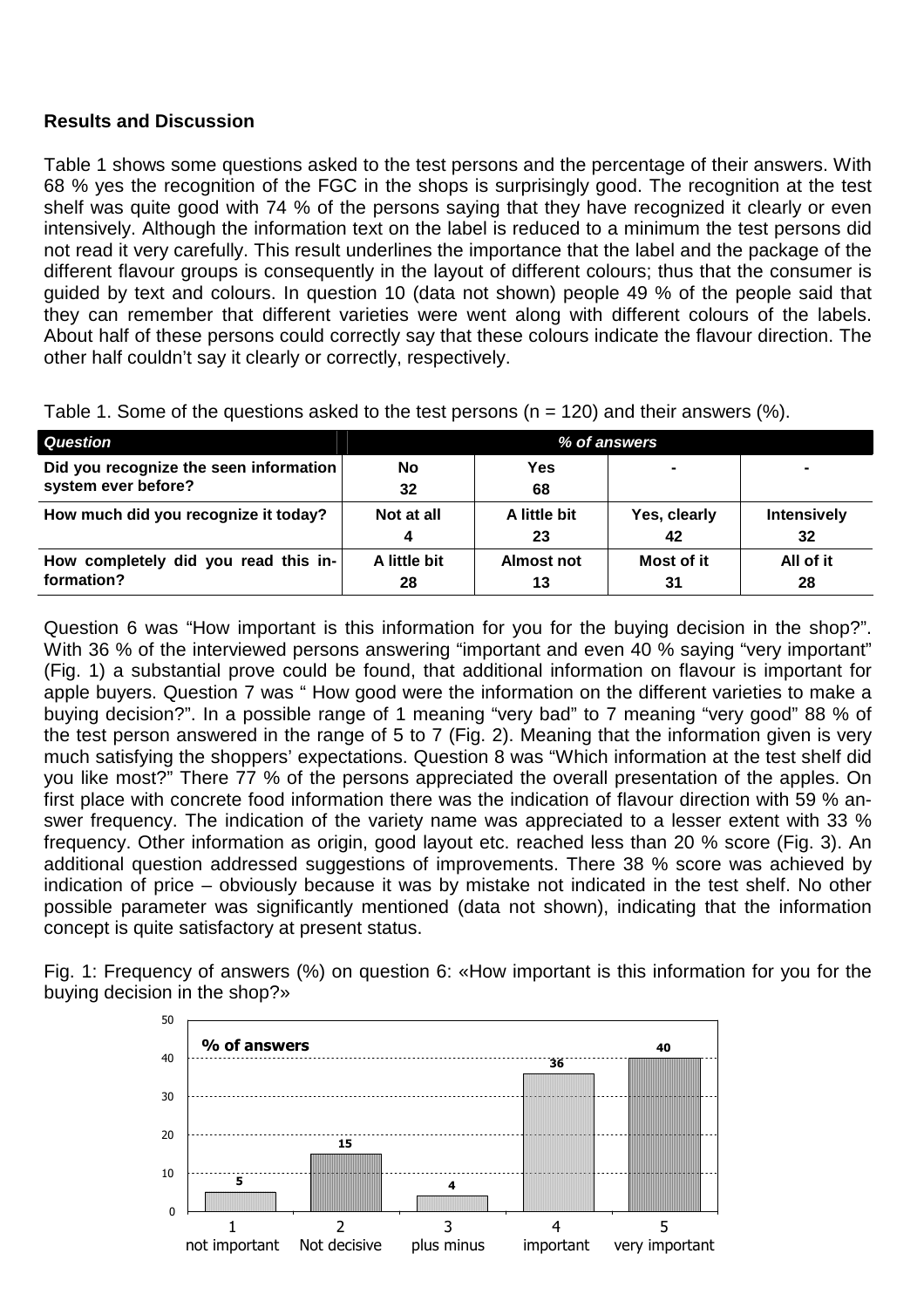Fig. 2: Frequency of answers (%) on the question 7: «How good were the information on the different varieties to make a buying decision?»



Fig. 3: Frequency of answers (%) on question 10: «What on the information given did you appreciate most?»



## **Conclusions**

The presented study is an additional solid prove that the Flavour Group Concept (FGC) is a valid instrument to ease the introduction of "unknown" apple varieties, namely scab resistant ones in supermarkets. Currently when ordering organic apples, many of the Coop retail buyers order by flavour group rather than specific varieties. This behaviour change is very advantageous for organic growers or intermediate retailers because now, as long the quality is o.k., it doesn't matter if they